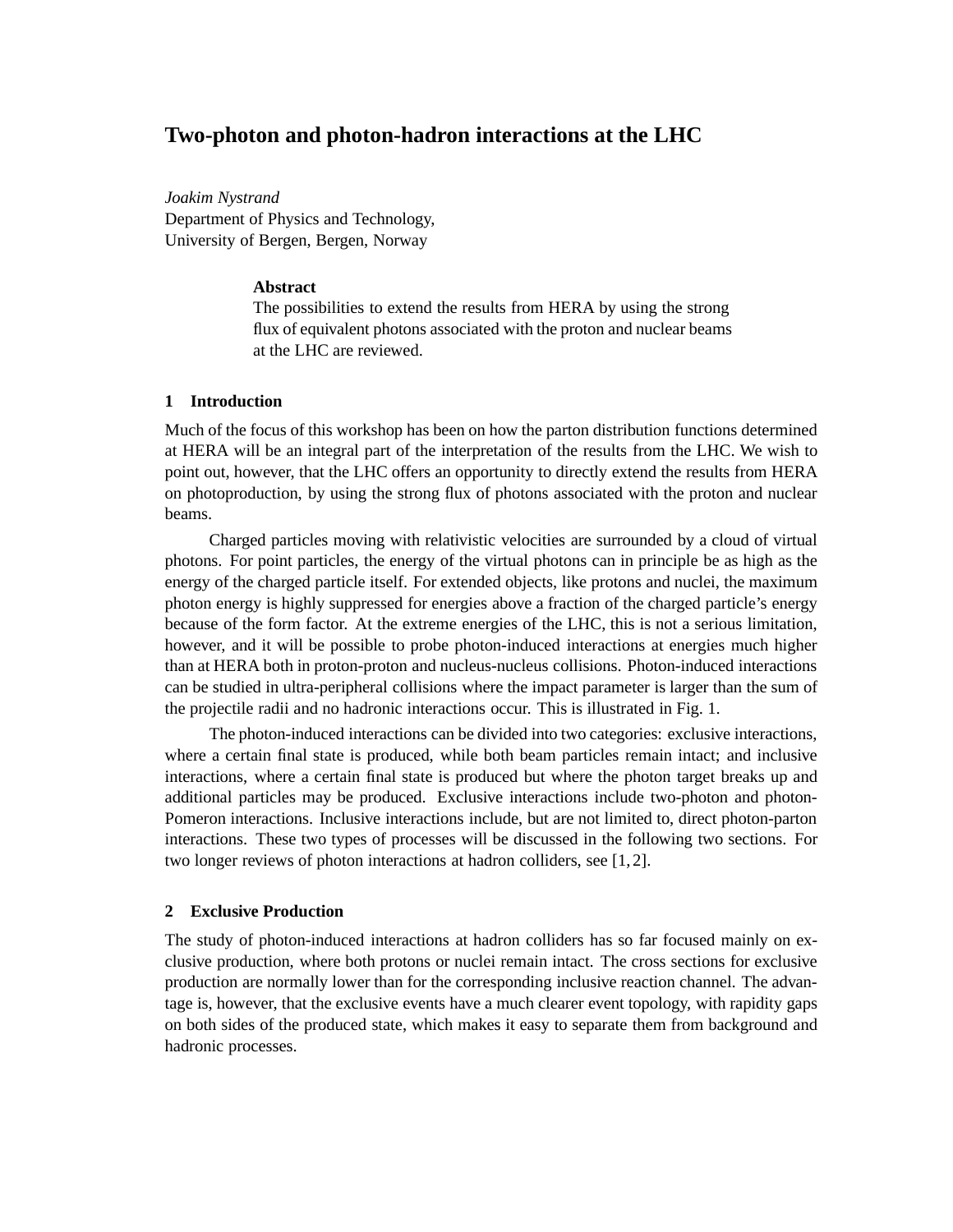

Fig. 1: An ultra-peripheral collision with impact parameter b much larger than the sum of the projectile radii, R. The solid lines indicate the Lorentz contracted electric fields.

The early theoretical studies of electromagnetic processes at hadron colliders were concentrated on two-photon interactions. It was later discovered that exclusive production of vector mesons through photon-Pomeron fusion had much larger cross sections [3]. Exclusive photoproduction of vector mesons and two-photon interactions will be discussed in the following two subsections. One should note, however, that exclusive production of vector mesons can occur also through the hadronic process Odderon-Pomeron fusion; this possibility has attracted an increased interest recently [4].

#### **2.1 Photon-hadron interactions**

According to the Vector Meson Dominance model, the bulk of the photon-hadron cross section can be explained by the photon first fluctuating to a vector meson, with the same quantum numbers as the photon. While in the vector meson state, the photon will interact hadronically with the target. This interaction can be elastic or inelastic. In elastic scattering enough momentum can be transferred for the virtual vector meson to become real; this is the basis for exclusive photoproduction of vector mesons.

The cross section for exclusive production of the lightest vector meson,  $\rho^0$ , is very high in collisions with heavy ions, such as Au or Pb, reaching 50% of the total inelastic hadronic cross sections at the energies of the LHC [3]. At the Relativistic Heavy-Ion Collider (RHIC), the measured exclusive  $\rho^0$  cross section in Au+Au collisions at  $\sqrt{s_{NN}} = 200$  GeV is 530±19(stat)±57(syst), roughly 10% of the total inelastic cross section [5].

The momentum transfer from each projectile is limited by the form factor, and the vector meson production is therefore typically centered around mid-rapidity; the exact shape of the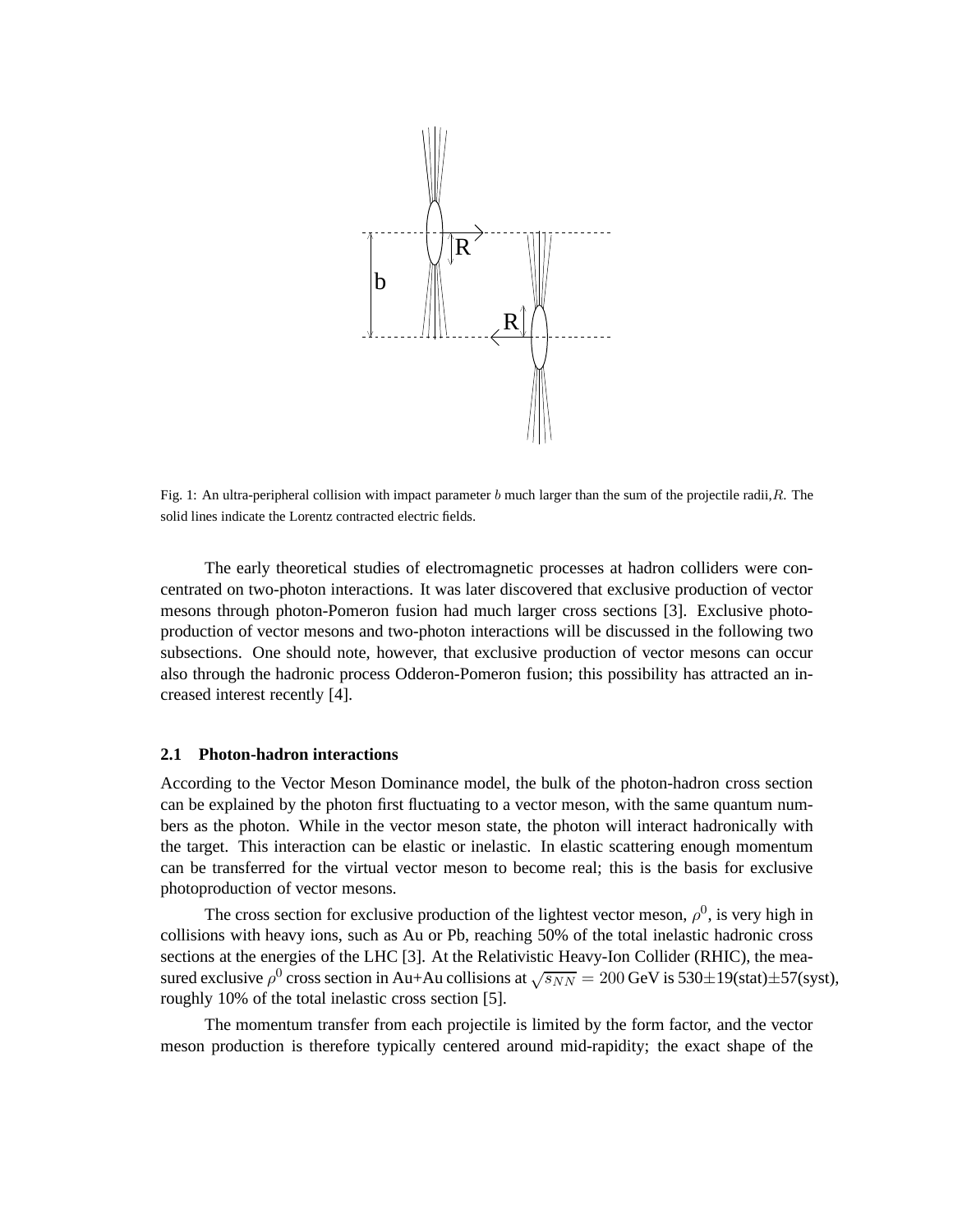

Fig. 2: Feynman diagrams for direct photoproduction of jets in ultra-peripheral collisions through photon-gluon fusion,  $\gamma + g \rightarrow q + \overline{q}$ , and the QCD Compton process,  $\gamma + q \rightarrow g + q$ . Direct photoproduction of heavy quarks is described by the diagram in a).

rapidity distribution varies somewhat with collision energy and vector meson mass.

Exclusive vector mesons have been studied by the STAR [5] and PHENIX [6] collaborations at RHIC, and by the CDF collaboration at the Tevatron [7].

The STAR collaboration at RHIC has studied exclusive photoproduction of  $\rho^0$  mesons in Au+Au collisions at  $\sqrt{s_{NN}}$  = 200 GeV. The energy range probed by STAR, 7.6  $\leq W_{\gamma p} \leq$ 20.6 GeV, includes energies larger than have been studied in fixed target experiments with lepton beams on heavy nuclear targets. The measured cross sections are found to be in good agreement with models that include a Weizsäcker-Williams photon spectrum and Glauber-like models for the photonuclear cross section.

The PHENIX collaboration has studied exclusive production of  $J/\Psi$  in Au+Au collisions in coincidence with Coulomb break-up of at least one of the nuclei. Coulomb break-up means that an additional, soft photon is exchanged in the interaction, leading to the break up of the "target" nucleus. The J/ $\Psi$ s have been studied around mid-rapidity in the  $e^+e^-$  decay channel.

The CDF collaboration has studied exclusive J/ $\Psi$  and  $\Psi'$  production in the  $\mu^+\mu^-$  decay channel in  $p\bar{p}$  collisions at the Tevatron [7]. CDF has also seen hints of  $\Upsilon$  mesons.

The outlook for studying exclusive vector meson production at the LHC is promising. The rates are very high. The  $J/\Psi$  cross section, for example, increases by about a factor 100 from Au+Au collisions at RHIC to Pb+Pb collisions at the LHC. There are plans to study this reaction channel in both the CMS and ALICE experiments, in pp as well as in PbPb collisions.

### **2.2 Two-photon interactions**

The cross section for two-photon production of lepton pairs scales as  $Z^4$ , where Z is the charge of the projectile. The total cross section for producing an  $e^+e^-$ -pair is several orders of magnitude larger than the total hadronic cross section in heavy-ion interactions at RHIC and the LHC. Most of these electrons/positrons are produced with very low invariant masses, however, and are emitted with small angles relative to the beam axis.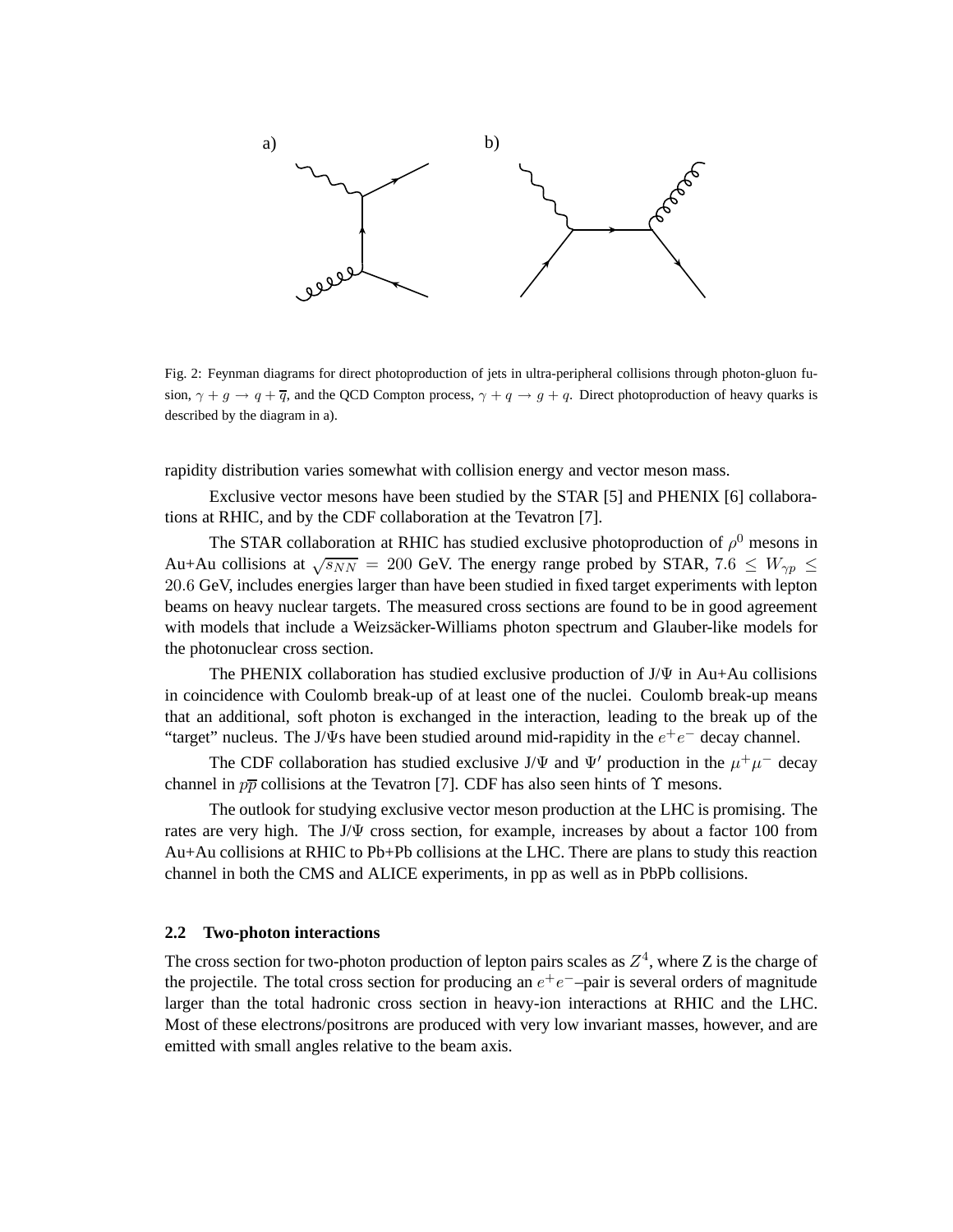The pairs can be produced as free pairs or as bound-free pairs, where the electron (or the positron with anti-proton beams) binds to the beam particle. When a bound-free pair is produced, the rigidity of the capturing beam nucleus or proton changes and it is lost from the beam. This is the leading source of beam loss at high energy heavy-ion colliders such as RHIC and the LHC. Moreover, the projectile that has captured the electron will hit the wall of the beam pipe at a well-defined spot downstream from the interaction point. At the LHC, the resulting heat deposition could induce quenching of the superconducting magnets. The impact of copper ions with a captured electron about 140 m downstream from the interaction point has recently been observed at RHIC [8]. Bound-free pair production where the positron binds to the anti-proton has been used to observe anti-hydrogen at the Tevatron [9].

Free pair production has been studied in fixed target heavy-ion interactions, in Au+Au collisions at RHIC [6, 10], and, recently, by the CDF Collaboration in  $p\overline{p}$  collisions at the Tevatron [11]. The results have generally been found to be in good agreement with lowest order perturbation theory. The limit on invariant mass used by the CDF Collaboration ( $> 10 \text{ GeV}$ ) is unfortunate, however, since it falls almost on top of the mass of the  $\Upsilon(2S)$  meson. The yield from heavy vector mesons produced by photon-Pomeron fusion and decaying to di-lepton pairs is comparable or larger than the one from two-photon production over the relevant invariant mass range.

Two-photon production of mesons, e.g. at  $e^+e^-$  colliders, is a useful tool in meson spectroscopy. In principle, such studies could be performed also at hadron colliders, but backgrounds from coherent photonuclear interactions pose a problem. A two-photon "standard candle" like the  $f_2(1270)$  is likely to be obscured by continuum production of  $\pi^+\pi^-$  through photon-Pomeron fusion. No results on two-photon production of mesons at hadron colliders have been reported.

Finally, it has been suggested to search for the Higgs boson in two-photon interactions at the LHC. Despite the enhancement by a factor  $Z^4$  in heavy-ion collisions, the cross section for a standard model Higgs with mass around 100 GeV appears too low, only about 10 pb in Pb+Pb collisions, corresponding to an event rate of only  $10^{-9}$  s<sup>-1</sup> [12]. With Ca beams the situation is a bit better because of the higher luminosity, but the event rate is not more than about  $10^{-6}$  s<sup>-1</sup>.

### **3 Inclusive Production**

The bulk of the photonuclear particle production stems from events where the photon first fluctuates to a hadronic state, which then interact with the target nucleus or proton. Since the energy of the photon typically is much lower than that of the beam particle, these events resemble fixed target interactions. The photon can, however, also interact as a "bare" photon with one of the partons in the target nucleus or proton. The focus of this section will be on photon-parton interactions in nucleus-nucleus collisions. Direct processes that can be calculated using perturbative QCD include photoproduction of jets and heavy quarks. None of these processes have been investigated at RHIC or the Tevatron, but the prospects should be good at the LHC, particularly because of the strong increase in the cross sections with energy.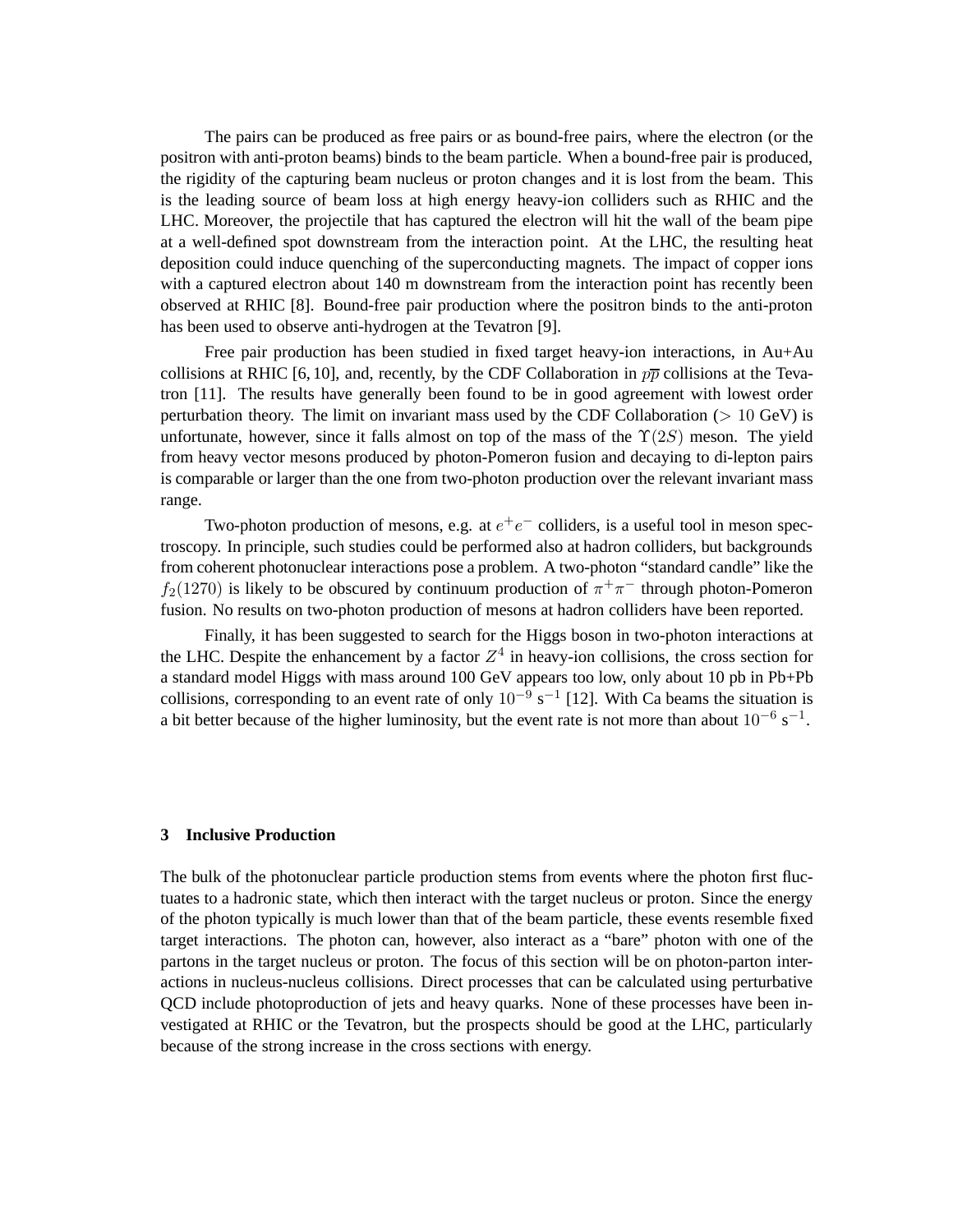# **3.1 Photoproduction of jets**

The Feynman diagrams for the two leading-order direct contributions to the jet yield,  $\gamma + q \rightarrow$  $q + \overline{q}$  and  $\gamma + q \rightarrow g + g$ , are shown in Fig. 2. The corresponding differential cross section can be written as a convolution of the equivalent photon flux with the parton distribution functions and the partonic cross sections

$$
s^{2} \frac{d^{2} \sigma}{dt du} = 2 \int_{k_{min}}^{\infty} n(k) dk \int_{x_{2_{min}}}^{1} \frac{dx_{2}}{x_{2}} \left[ \sum_{i=q,\overline{q},g} F_{i}(x_{2},Q^{2}) s'^{2} \frac{d^{2} \sigma_{\gamma i}}{dt'du'} \right].
$$
 (1)

Here,  $n(k)$  is the number of equivalent photons with energy k.  $F_i(x_2, Q^2)$  is the parton density for parton i at scale  $Q^2$  and  $x_2$  is the Bjorken-x of the parton in the target nucleus. The unprimed Mandelstam variables,  $s, t, u$ , refer to the hadronic system, whereas the primed variables,  $s', t', u'$ , refer to the partonic system. The minimum  $x_2$  is given by  $x_{2_{min}} = -u/(s+t)$  and  $k_{min}$  is the minimum photon energy needed to produce the final state.

The cross section for photonuclear jet production is high at the LHC. The cross section to produce a jet with  $p_T > 50$  GeV/c and rapidity  $|y| < 1$  in Pb+Pb collisions is for example larger than 1  $\mu$ b [13]. As can be seen from Eq. 1, the jet cross section is sensitive to the nuclear parton distributions. Calculations show that nuclear shadowing (and anti-shadowing) affects the yield by up to 10%, while the differences between individual parameterizations of shadowing differ by a few percent. It has also been noted that there is a significant contribution to the jet yield from resolved interactions, where a parton in the target interacts with a parton in the resolved photon; the resolved contribution is expected to be the leading production mechanism in certain regions of phase space, particularly for low  $p_T < 50$  GeV/c [13].

#### **3.2 Photoproduction of heavy quarks**

For the production of heavy quarks, only the diagram in Fig. 2 a) contributes. The production cross section is thus a less ambiguous probe of the proton or nuclear gluon distribution. The cross sections are very high at the LHC, as can be seen in Table 3.2 (from [14] with updated numbers from [1]). Calculations are shown for two different parameterizations of the nuclear gluon shadowing and without shadowing. Shadowing has an enhanced effect on the cross section for  $c\bar{c}$  pairs, where lower values of x are probed. In Pb+Pb collisions, the two parameterizations correspond to reductions by 16% and 32%, respectively. For  $b\overline{b}$  pairs, the effect of shadowing is smaller, 4% and 10% in the two cases.

The resolved contribution is smaller than for jet production. It is largest for  $c\bar{c}$  pairs, but does not contribute more than 15-20 % to the total cross section.

The cross section for producing pairs of top quarks is too low for observation with the design LHC Pb+Pb luminosity. It might be possible with lighter ions or with protons.

#### **4 Summary**

The feasibility of studying at least a few reaction channels in ultra-peripheral collisions at collider energies has been shown by experiments at RHIC and the Tevatron. The measured cross sections have been found to be in general agreement with expectations, but the statistics have so far been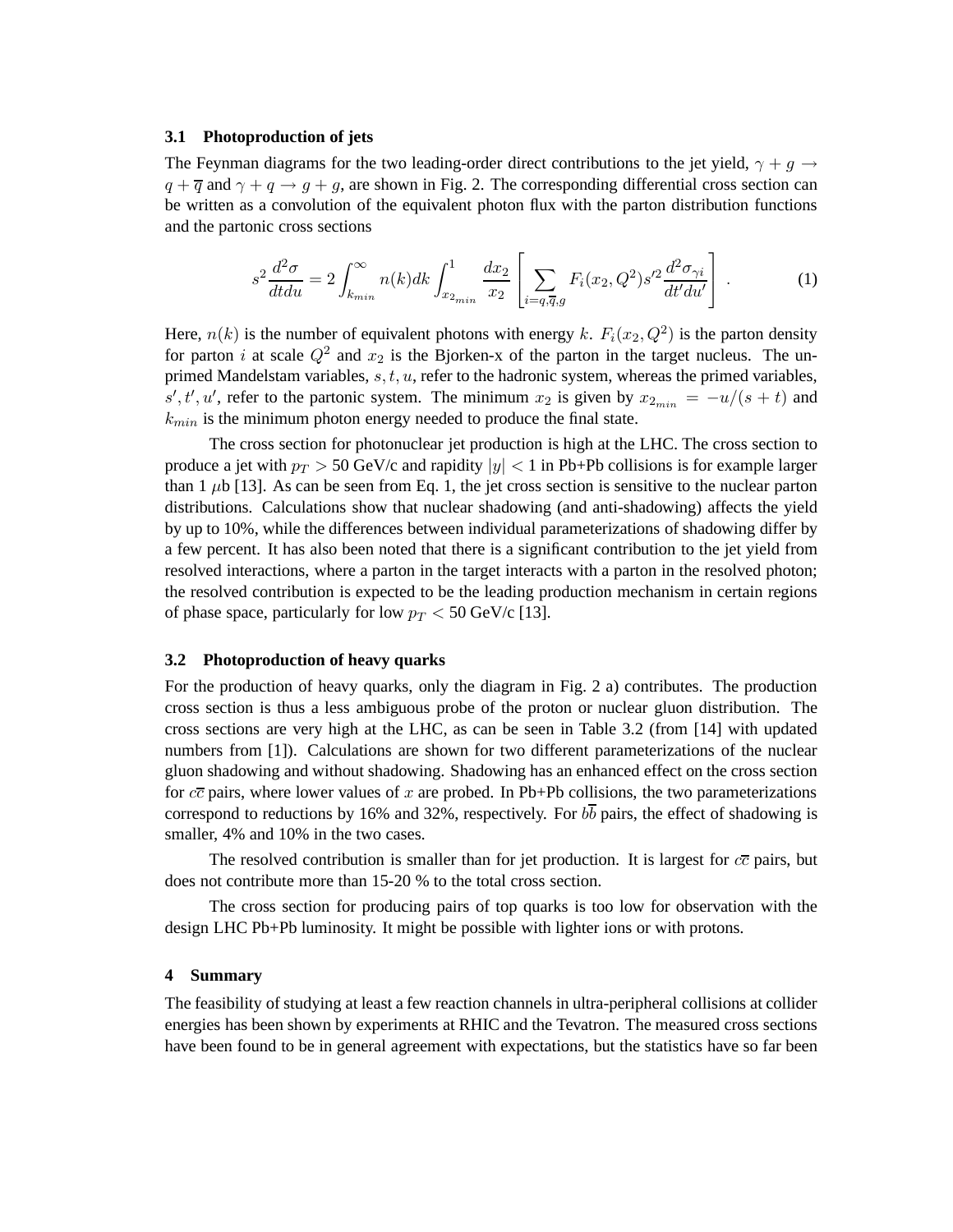|         | flavor          | $\sigma$ [mb] | $\sigma$ [mb] | $\sigma$ [mb] |
|---------|-----------------|---------------|---------------|---------------|
|         |                 | No shadowing  | EKS98         | FGS           |
| $Ar+Ar$ | $c\overline{c}$ | 16.3          | 14.3          | 12.3          |
|         | bb              | 0.073         | 0.070         | 0.066         |
| $Pb+Pb$ | $c\overline{c}$ | 1250          | 1050          | 850           |
|         | hh              | 49            | 47            | 44            |

Table 1: Cross sections for  $q\bar{q}$  photoproduction through direct photon-gluon fusion in Ar+Ar and Pb+Pb interactions at the LHC. The numbers in column 3 and 4 include nuclear gluon shadowing from the parameterizations by Eskola, Kolhinen, and Ruuskanen (EKS98) and Frankfurt, Guzey, and Strikman (FGS), respectively.

low. There are plans to study photon-induced processes in at least 3 of the 4 LHC experiments, although it is not the main focus of any of them. There is an overwhelming number of reaction channels that can be investigated at the LHC in "ordinary" hadronic interactions. Including photon-induced processes leads to an even greater number. It seems unlikely that all these will be investigated during the life-time of the LHC. It will be up to the experiments to judge which are the most interesting and to which the necessary trigger resources and bandwidths should be allocated. In this talk, we have tried to argue that at least some photon-induced processes should meet the criteria for feasibility and interest.

### **References**

- [1] A.J. Baltz et al., Phys. Rep. **458**, 1 (2008).
- [2] C.A. Bertulani, S.R. Klein, J. Nystrand, Ann. Rev. Nucl. Part. Sci. **55**, 271 (2005).
- [3] S.R. Klein, J. Nystrand, Phys. Rev. **C60**, 014903 (1999).
- [4] A. Bzdak, L. Motyka, L. Szymanowski, J.R. Cuddel, Phys. Rev. **D75**, 094023 (2007).
- [5] STAR Coll., B.I. Abelev et al., Phys. Rev. **C77**, 034910 (2008).
- [6] PHENIX Coll., D. d'Enterria et al., *Coherent photoproduction of J/Psi and high-mass e+e- pairs in ultra-peripheral Au+Au collisions at sqrt(sNN) = 200 GeV* (unpublished). Nucl-ex/0601001.
- [7] J. Pinfold, *presentation at this workshop*.
- [8] R. Bruce et al., Phys. Rev. Lett. **99**, 144801 (2007).
- [9] G. Blanford et al., Phys. Rev. Lett. **80**, 3037 (1998).
- [10] STAR Coll., J. Adams et al., Phys. Rev. **C70**, 031902 (2004).
- [11] CDF Coll., A. Abulencia et al., Phys. Rev. Lett. **98**, 112001 (2007).
- [12] CMS Coll., G. Baur et al., Eur. Phys. J. **C32**, s69 (2003).